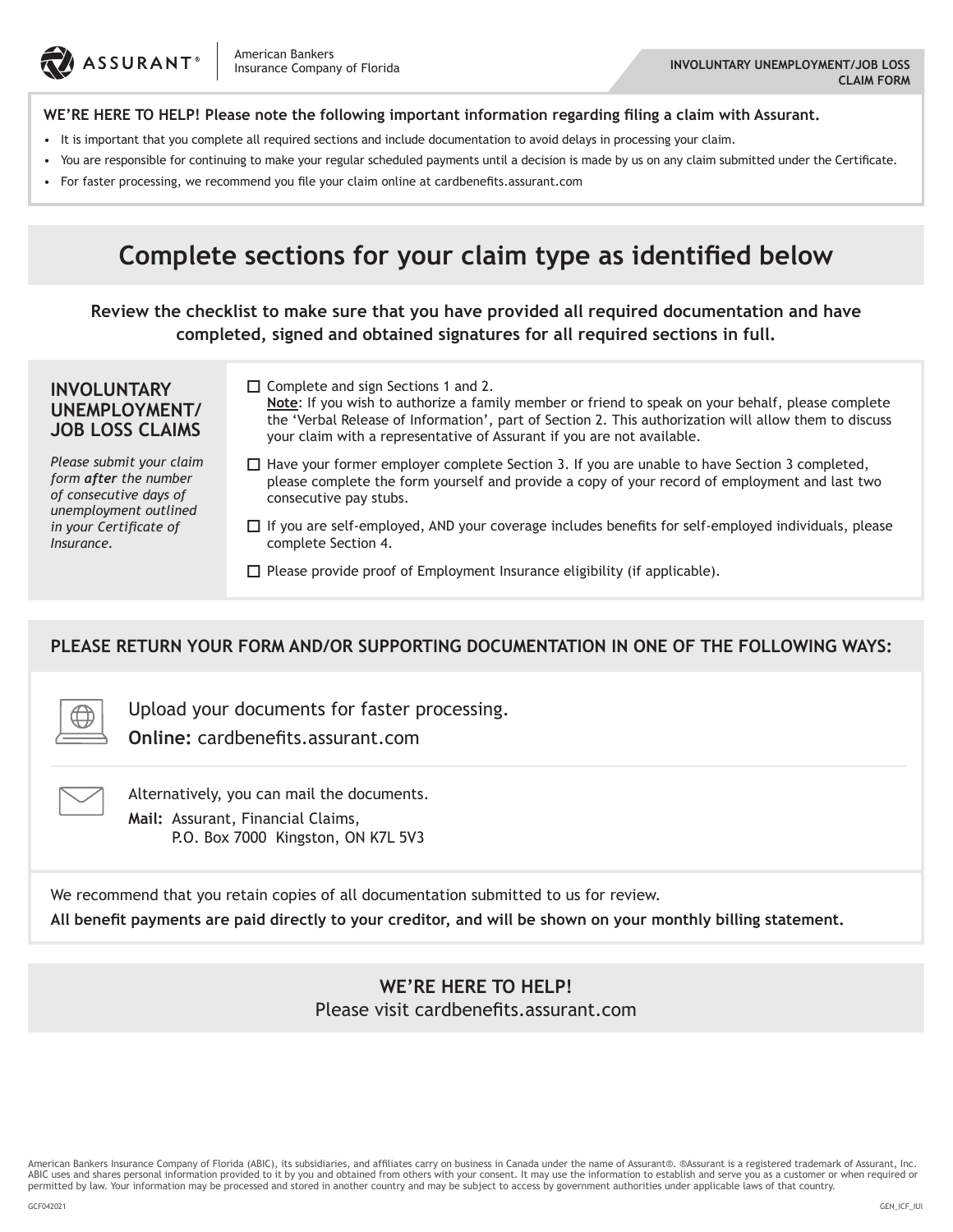

# **SECTION 1** FOR FASTER CLAIM PROCESSING: Please complete form, save file and upload to cardbenefits.assurant.com

| PRIMARY CARDHOLDER INFORMATION Please complete for all claims being submitted                                                                                                                                                                                                                                                                                             |                                      |                                     |  |           |           |                                |                                           |                      |                                    |                                     | Involuntary Unemployment/ | Job Loss |
|---------------------------------------------------------------------------------------------------------------------------------------------------------------------------------------------------------------------------------------------------------------------------------------------------------------------------------------------------------------------------|--------------------------------------|-------------------------------------|--|-----------|-----------|--------------------------------|-------------------------------------------|----------------------|------------------------------------|-------------------------------------|---------------------------|----------|
| CREDITOR NAME (GROUP POLICYHOLDER)                                                                                                                                                                                                                                                                                                                                        |                                      |                                     |  |           |           |                                |                                           |                      |                                    |                                     |                           |          |
| <b>THE CHECK HERE IF YOU ARE FILING A CLAIM FOR MORE THAN ONE ACCOUNT</b>                                                                                                                                                                                                                                                                                                 |                                      |                                     |  |           |           |                                |                                           |                      |                                    |                                     |                           |          |
| PLEASE LIST ALL ACCOUNT NUMBERS                                                                                                                                                                                                                                                                                                                                           |                                      |                                     |  |           |           |                                |                                           |                      |                                    |                                     |                           |          |
|                                                                                                                                                                                                                                                                                                                                                                           |                                      |                                     |  |           |           |                                |                                           |                      |                                    |                                     |                           |          |
| <b>NAME OF PRIMARY CARDHOLDER</b>                                                                                                                                                                                                                                                                                                                                         |                                      |                                     |  |           |           |                                |                                           |                      |                                    |                                     |                           |          |
| <b>LAST NAME</b>                                                                                                                                                                                                                                                                                                                                                          | FIRST NAME, MIDDLE INITIAL           |                                     |  |           |           |                                |                                           |                      | DATE OF BIRTH<br><b>MM</b>         | <b>DD</b>                           | <b>YYYY</b>               | AGE      |
| PREFERRED METHOD OF CONTACT<br>$\Box$ MAII $\Box$ FMAII                                                                                                                                                                                                                                                                                                                   | <b>EMAIL ADDRESS</b>                 |                                     |  |           |           |                                |                                           |                      |                                    |                                     |                           |          |
| <b>ADDRESS</b>                                                                                                                                                                                                                                                                                                                                                            |                                      |                                     |  |           |           |                                |                                           |                      |                                    |                                     |                           |          |
| <b>STREET</b><br><b>CITY</b>                                                                                                                                                                                                                                                                                                                                              |                                      |                                     |  |           |           | <b>PROVINCE</b><br>POSTAL CODE |                                           |                      |                                    | <b>CONTACT TELEPHONE NUMBER</b>     |                           |          |
|                                                                                                                                                                                                                                                                                                                                                                           |                                      |                                     |  |           |           |                                |                                           |                      |                                    |                                     |                           |          |
| <b>NAME OF CLAIMANT</b>                                                                                                                                                                                                                                                                                                                                                   |                                      |                                     |  |           |           |                                |                                           |                      |                                    |                                     |                           |          |
| <b>LAST NAME</b>                                                                                                                                                                                                                                                                                                                                                          | FIRST NAME, MIDDLE INITIAL           |                                     |  |           |           |                                | DATE OF BIRTH<br><b>DD</b><br><b>YYYY</b> |                      | RELATIONSHIP TO PRIMARY CARDHOLDER |                                     |                           |          |
|                                                                                                                                                                                                                                                                                                                                                                           |                                      |                                     |  |           | <b>MM</b> |                                |                                           |                      |                                    |                                     |                           |          |
| DO YOU QUALIFY TO RECEIVE UNEMPLOYMENT<br>BENEFITS FROM SERVICE CANADA?                                                                                                                                                                                                                                                                                                   | <b>HAVE YOU RETURNED</b><br>TO WORK? | IF YES, WHAT DATE<br>DID YOU RETURN |  | <b>MM</b> | <b>DD</b> | YYYY                           |                                           | AN EMPLOYER?         |                                    | ARE YOU RECEIVING INCOME/WAGES FROM |                           |          |
| $\Box$ YES $\Box$ NO                                                                                                                                                                                                                                                                                                                                                      | $\Box$ YES $\Box$ NO                 | TO WORK?                            |  |           |           |                                |                                           | $\Box$ YES $\Box$ NO |                                    |                                     |                           |          |
| <b>SECTION 2</b>                                                                                                                                                                                                                                                                                                                                                          |                                      |                                     |  |           |           |                                |                                           |                      |                                    |                                     |                           |          |
| <b>AUTHORIZATION AND CLAIMS ASSISTANCE</b><br>Please certify that the information given here is true and correct.                                                                                                                                                                                                                                                         |                                      |                                     |  |           |           |                                |                                           |                      |                                    |                                     |                           |          |
| I AUTHORIZE any current or former employer, worker's compensation body, physician, hospital, clinic, insurance company, law enforcement agency, fire department, or other entity<br>or porson, including the group policyholder, that has any personal, financial or modical records or knowledge in regard to the claimant/decoased, to release and provide full details |                                      |                                     |  |           |           |                                |                                           |                      |                                    |                                     |                           |          |

I AUTHORIZE any current or former employer, worker's compensation body, physician, hospital, clinic, insurance company, law enforcement agency, fire department, or other entity<br>or person, including the group policyholder, which they may possess to the above noted insurer(s) American Bankers Insurance Company of Florida hereinafter referred to as "Assurant", in regard to the claim, its authorized administrator, its re-insurer, or their respective agents.

The information is to be used in the evaluation of an insurance claim and for the purposes relating to such claim. This consent shall be valid during the continuation of such claim. I also authorize the insurer, its authorized administrator, its re-insurers, the group policyholder and their respective agents to exchange and or transmit information concerning this claim to the organization listed above as necessary to evaluate this claim.

I understand that in executing this authorization, I waive the right for such information to be privileged. A photocopy of this authorization shall be considered as effective and valid as the original.

I confirm and understand that the information provided is true and accurate to the best of my knowledge. This claim shall be void if, whether before or after the loss, I concealed or misrepresented any facts, or if any documents submitted have concealed or misrepresented any fact or circumstance concerning this claim.

By checking this box, I acknowledge that the above statement is true as of

CLAIMANT SIGNATURE DATE MM DD YYYY

#### **VERBAL RELEASE OF INFORMATION**

Customer privacy and the protection of private and confidential information is important to us. We do understand that in some cases, a claimant may wish to have someone speak to Assurant on their behalf. Please complete this authorization section if you wish to have another individual discuss the details of your claim. Without this authorization we are unable to speak to anyone other than the claimant.

I give my authorization to Assurant to speak to \_

who is my \_\_\_\_\_\_\_\_\_\_\_\_\_\_\_\_\_\_\_\_\_\_\_\_\_\_\_\_\_\_\_\_\_\_\_\_\_\_\_\_\_\_\_\_\_\_\_\_, with regard to my claim.

By checking this box, I acknowledge that the above statement is true as of

CLAIMANT SIGNATURE DATE MM DD YYYY

American Bankers Insurance Company of Florida (ABIC), its subsidiaries, and affiliates carry on business in Canada under the name of Assurant.® Assurant is a registered trademark of Assurant, Inc.<br>ABIC uses and shares pers permitted by law. Your information may be processed and stored in another country and may be subject to access by government authorities under applicable laws of that country.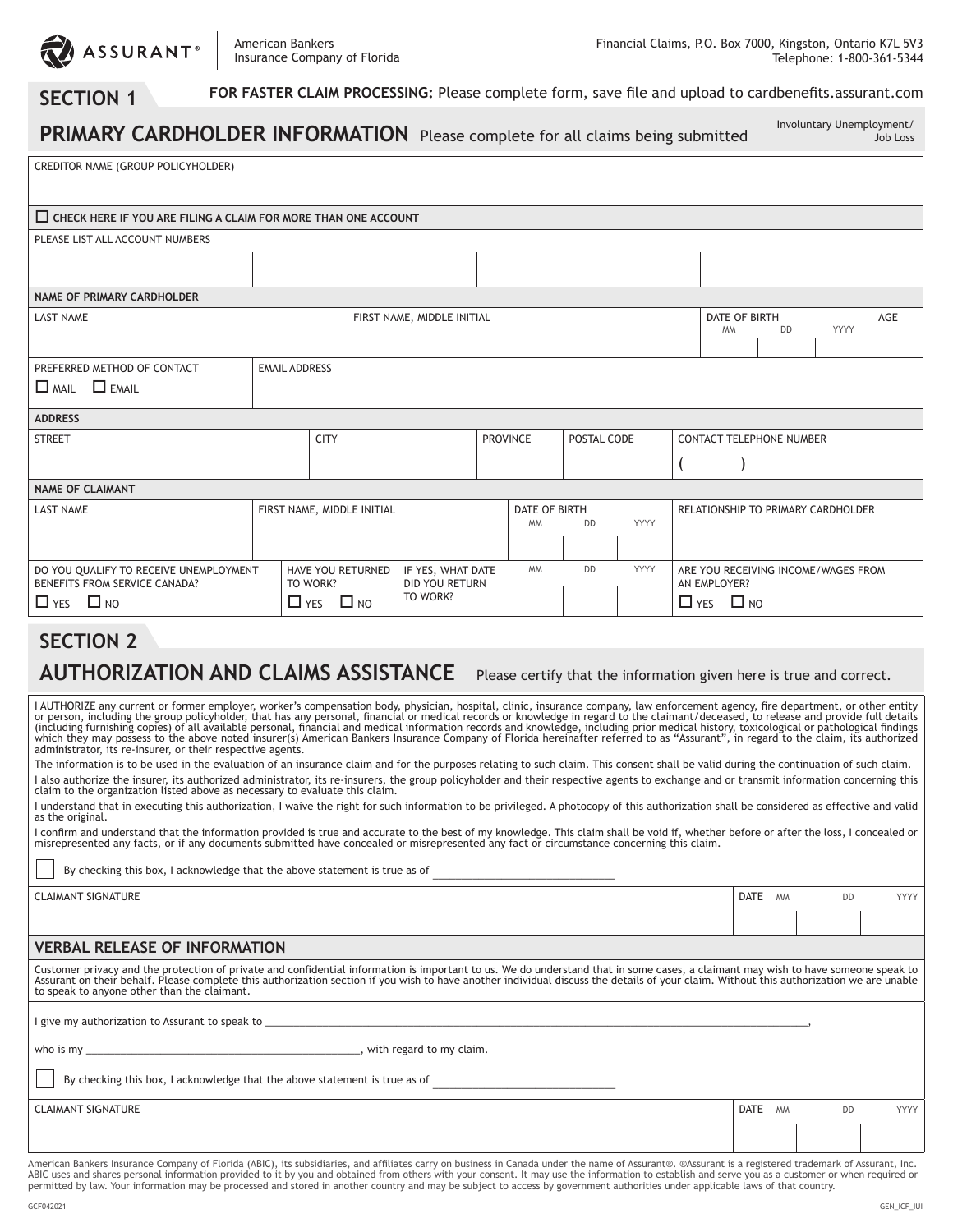# **SECTION 3**

## **EMPLOYER'S STATEMENT**

Please complete if a Record of Employment is not available.

To be completed by Employer without expense to the Insurance Company.

I am the employer of the named Insured, and for the purpose of furnishing information to the named Insurance Company to induce payment of claim of said employee, do certify as follows:

| <b>EMPLOYEE'S INFORMATION</b>                                                                                                                     |                      |      |                        |                                                                                   |             |                       |                          |                            |                                    |                        |                  |           |                     |      |  |
|---------------------------------------------------------------------------------------------------------------------------------------------------|----------------------|------|------------------------|-----------------------------------------------------------------------------------|-------------|-----------------------|--------------------------|----------------------------|------------------------------------|------------------------|------------------|-----------|---------------------|------|--|
| <b>EMPLOYEE'S NAME</b>                                                                                                                            |                      |      |                        |                                                                                   |             |                       |                          |                            |                                    |                        |                  |           |                     |      |  |
| LAST NAME                                                                                                                                         |                      |      |                        | FIRST NAME, MIDDLE INITIAL                                                        |             |                       |                          |                            |                                    |                        | DATE HIRED<br>DD | YYYY      |                     |      |  |
|                                                                                                                                                   |                      |      |                        |                                                                                   |             |                       |                          |                            |                                    |                        |                  |           |                     |      |  |
| <b>EMPLOYEE'S JOB TITLE</b><br>NUMBER OF HOURS WORKED PER WEEK                                                                                    |                      |      |                        |                                                                                   |             |                       |                          |                            |                                    |                        |                  |           |                     |      |  |
| TYPE OF EMPLOYMENT<br>$\Box$ PERMANENT $\Box$ SEASONAL $\Box$ TEMPORARY $\Box$ CONTRACT<br>SELF-EMPLOYED (Complete the Self-Employment Affidavit) |                      |      |                        | IF SEASONAL EMPLOYMENT, PLEASE<br>PROVIDE DATES OF REGULAR<br>SEASONAL EMPLOYMENT |             |                       | <b>FROM</b><br><b>MM</b> | DD                         | YYYY                               | <b>TO</b><br><b>MM</b> | DD               | YYYY      |                     |      |  |
| DATE OF JOB LOSS NOTICE PROVIDED                                                                                                                  |                      |      | <b>LAST DAY WORKED</b> |                                                                                   |             | DATE RETURNED TO WORK |                          |                            |                                    | DID EMPLOYEE RECEIVE   |                  |           | DATE SEVERANCE ENDS |      |  |
| <b>MM</b>                                                                                                                                         | DD                   | YYYY | <b>MM</b>              | DD                                                                                | YYYY        | <b>MM</b>             | DD                       | YYYY                       | SEVERANCE?<br>$\Box$ YES $\Box$ NO |                        |                  | <b>MM</b> | DD                  | YYYY |  |
|                                                                                                                                                   |                      |      |                        |                                                                                   |             |                       |                          |                            |                                    |                        |                  |           |                     |      |  |
| REASON FOR INTERRUPTION OF EMPLOYMENT                                                                                                             |                      |      |                        |                                                                                   |             |                       |                          |                            |                                    |                        |                  |           |                     |      |  |
| HAS EMPLOYEE RESUMED FULL DUTIES?<br>IF YES, PROVIDE NUMBER OF HOURS WORKED PER WEEK                                                              |                      |      |                        |                                                                                   |             |                       |                          |                            |                                    |                        |                  |           |                     |      |  |
|                                                                                                                                                   | $\Box$ YES $\Box$ NO |      |                        |                                                                                   |             |                       |                          |                            |                                    |                        |                  |           |                     |      |  |
| ADDITIONAL COMMENTS                                                                                                                               |                      |      |                        |                                                                                   |             |                       |                          |                            |                                    |                        |                  |           |                     |      |  |
| <b>COMPANY INFORMATION</b>                                                                                                                        |                      |      |                        |                                                                                   |             |                       |                          |                            |                                    |                        |                  |           |                     |      |  |
| NAME OF COMPANY                                                                                                                                   |                      |      |                        | <b>CONTACT TELEPHONE NUMBER</b>                                                   |             |                       |                          |                            |                                    |                        |                  |           |                     |      |  |
|                                                                                                                                                   |                      |      |                        |                                                                                   |             |                       |                          |                            |                                    |                        | $\mathcal{E}$    |           |                     |      |  |
| <b>ADDRESS</b>                                                                                                                                    |                      |      |                        |                                                                                   |             |                       |                          |                            |                                    |                        |                  |           |                     |      |  |
| <b>STREET</b>                                                                                                                                     |                      |      |                        |                                                                                   | <b>CITY</b> |                       |                          |                            | <b>PROVINCE</b>                    | POSTAL CODE            |                  |           |                     |      |  |
| <b>COMPLETED BY</b>                                                                                                                               |                      |      |                        |                                                                                   |             |                       |                          |                            |                                    |                        |                  |           |                     |      |  |
| <b>TITLE</b>                                                                                                                                      |                      |      |                        |                                                                                   |             |                       |                          |                            |                                    |                        |                  |           |                     |      |  |
| <b>LAST NAME</b>                                                                                                                                  |                      |      |                        |                                                                                   |             |                       |                          | FIRST NAME, MIDDLE INITIAL |                                    |                        |                  |           |                     |      |  |
| EMAIL ADDRESS FOR COMPANY REPRESENTATIVE                                                                                                          |                      |      |                        |                                                                                   |             |                       |                          | SIGNATURE                  |                                    |                        | DATE             | <b>MM</b> | DD                  | YYYY |  |

American Bankers Insurance Company of Florida (ABIC), its subsidiaries, and affiliates carry on business in Canada under the name of Assurant.®. ®Assurant is a registered trademark of Assurant, Inc.<br>ABIC uses and shares pe